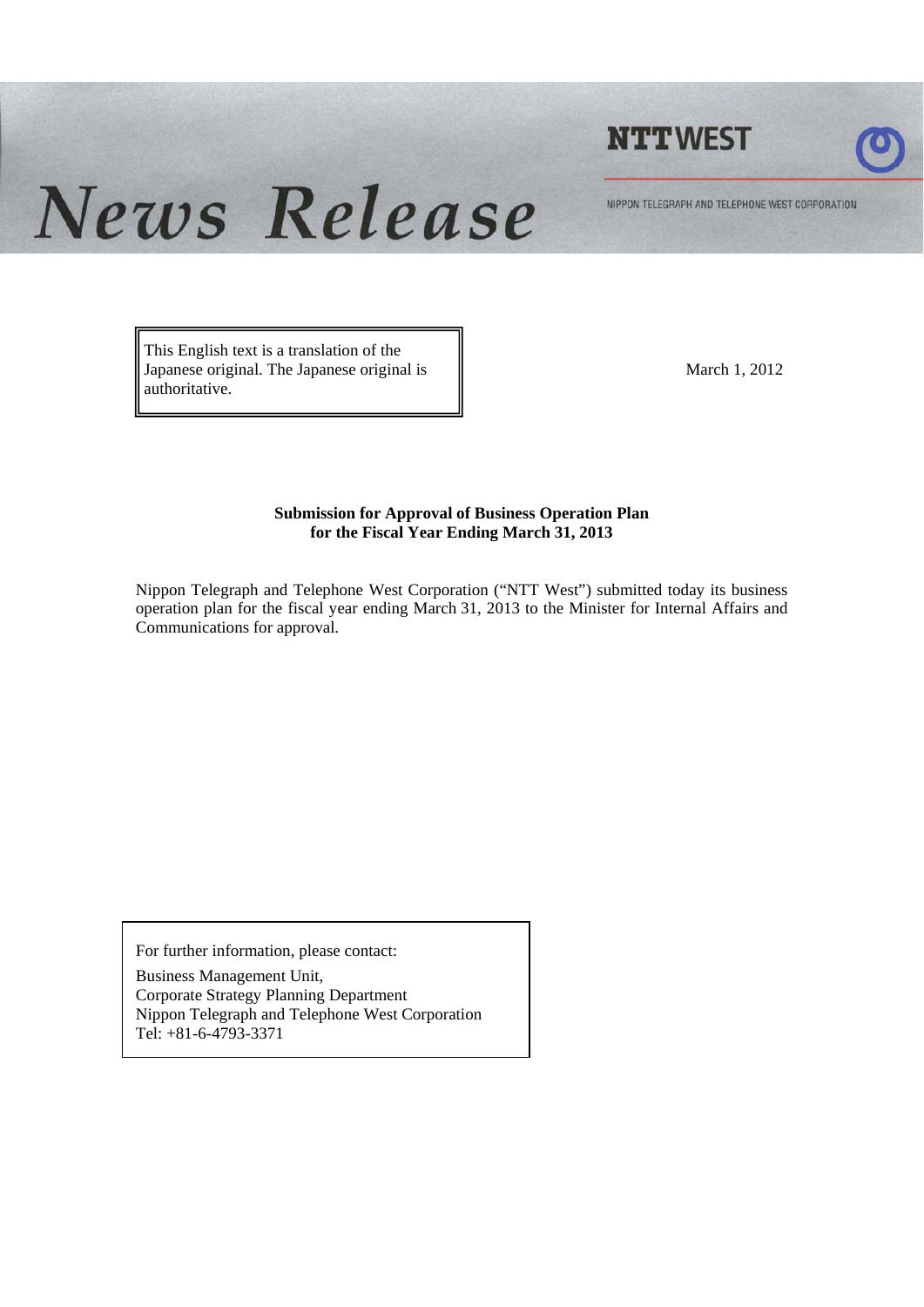Information and communications services are expected to make significant contributions to increasing the efficiency of and invigorating social and economic activities and to improving lifestyle convenience by creating the foundations for a ubiquitous broadband network society where information communication technology ("ICT") use is highly developed. The government and the private sector are working in partnership to achieve such goals. The information and telecommunications market is undergoing a structural change through the shift to broadband and globalization, and the spread of smartphones, tablet and other devices. This market is catering to increasingly sophisticated and diversified needs by, among other things, expanding cloud services and platform services, including video and music distribution. Regional telecommunications markets are experiencing an increase in competition for fiber-optic access services and cable television-based broadband. Regional telecommunications markets are also undergoing significant changes, such as the convergence of fixed and mobile services, and of telecommunications and broadcasting, caused by the shift to IP and use of a diverse range of wireless devices.

Within this challenging and dramatically changing business environment, NTT West is striving to promote the smooth migration to optical, IP-based networks and enhance the fiber-optic access network that is at the base of broadband services, as well as continuing to provide high-quality, stable universal services. NTT West also aims to contribute to the development of fair telecommunications markets and promote applied research and development to ensure the reliability and public utilization of telecommunications services. It is also endeavoring to contribute to the sound development of the information distribution society, creating a broadband and ubiquitous network environment by offering an open next-generation network ("NGN") that, while ensuring fair terms of competition within the current legal framework, utilizes the unique characteristics of "fiber-optics" to offer a much wider spectrum of services that will enable customers to connect "anytime, anywhere and with anyone or anything" "in comfort, safety and peace of mind". At the same time, NTT West aims to expand the use of fiber-optic services by providing customers with "easy-to-use" rate plans and appealing services.

These are the basic concepts that underlie the business plan for the fiscal year ending March 31, 2013. In its broadband services, NTT West will be providing a more comfortable, safer and more secure NGN. In addition, NTT West will be providing customers with exciting opportunities by, among other things, collaborating with other players to create new services, offering Hikari Denwa services that make use of fiber-optic access lines, retransmission of digital terrestrial television and offering on-demand video distribution services. NTT West will also maintain its community-oriented sales activities so that it is able to respond to customers' opinions and requests in an appropriate and timely manner, improving both the range and quality of services and contributing to the development of local communities. In conjunction with this, and in recognition of its responsibilities as an operator of social infrastructure, NTT West will contribute to the creation of safe and secure societies by ensuring the stable provision of its broadband access, Hikari Denwa and other services, preventing equipment failures, strengthening facilities countermeasures in preparation for possible large-scale disasters, responding vigorously to restore service in times of disaster, and bringing all of its group resources to bear on the activities and services that will earn the continued trust of its customers. Although the business environment is harsh, NTT West will continue to improve the efficiency of its operations so as to maintain profitability.

NTT West will work to further achieve fair competition through its compliance efforts and lay the foundations for the stable development of its business into the future by making proactive efforts to facilitate connectivity and ensure the openness of its networks, actively promoting human resource development, expanding into new business areas in coordination with its group companies, and making a positive contribution to reducing the burden on the environment. As these policies and programs bear fruit, NTT West will endeavor to share the benefits with its customers, local communities and, through the holding company, the shareholders.

NTT West foresees difficult financial conditions in the fiscal year ending March 31, 2013, but will respond flexibly to the changing business environment by placing priority on the following items, as called for in the concepts and strategies outlined above.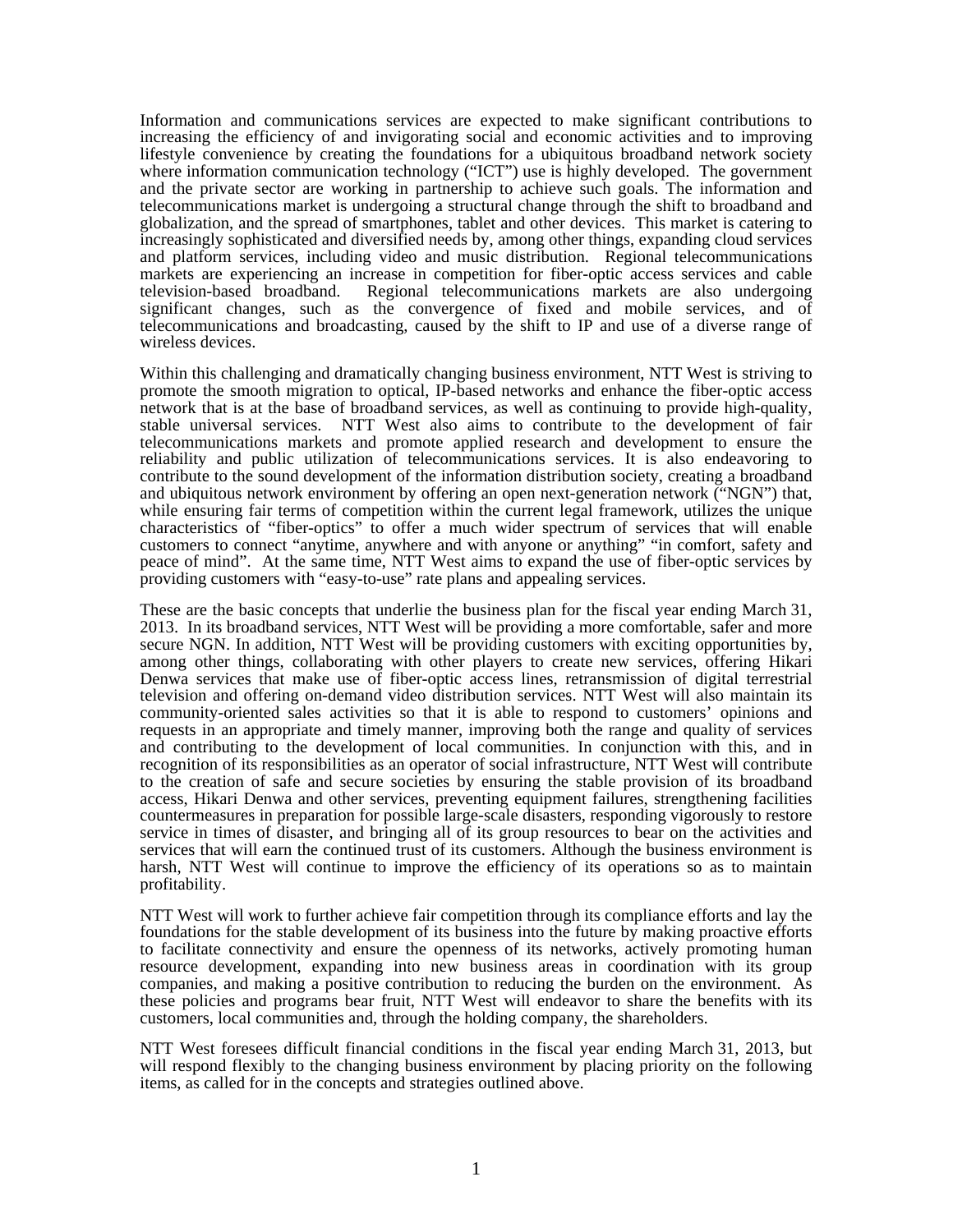#### **1. Voice transmission services**

(1) Telephone subscriptions

NTT West will respond promptly to all demands for telephone subscriptions, including the relocation of existing lines, and forecasts that it will have approximately 12.68 million subscriptions by the close of the fiscal year ending March 31, 2013.

| Item                     | Planned number (subscriptions) |  |
|--------------------------|--------------------------------|--|
| Additional installations | $(1.27)$ million               |  |
| Relocations              | 1.91 million                   |  |

## (2) Social welfare telephones

As social welfare programs continue to expand and develop, there is a greater social demand for welfare-oriented telecommunications services. To respond to this need, NTT West will continue to promote the provision of welfare-oriented products, such as its "Silver Phone series" ("Anshin" (relief), "Meiryo" (clearness), "Hibiki" (sound) and "Fureai" (communication)).

| Item         |                    | Planned number (units) |  |
|--------------|--------------------|------------------------|--|
|              | Anshin (Relief)    | 2,700                  |  |
| Silver Phone | Meiryo (Clearness) |                        |  |

#### (3) Public telephones

NTT West will continue to maintain public telephone facilities to ensure public safety and meet the minimum requirements for providing a public means of communications. At the same time, NTT West will review underused public telephones, and will also strive to provide social welfare services by continuing the maintenance of wheelchair-accessible public telephone booths.

| Item              | Planned number (units) |  |
|-------------------|------------------------|--|
| Public telephones | (13,000)               |  |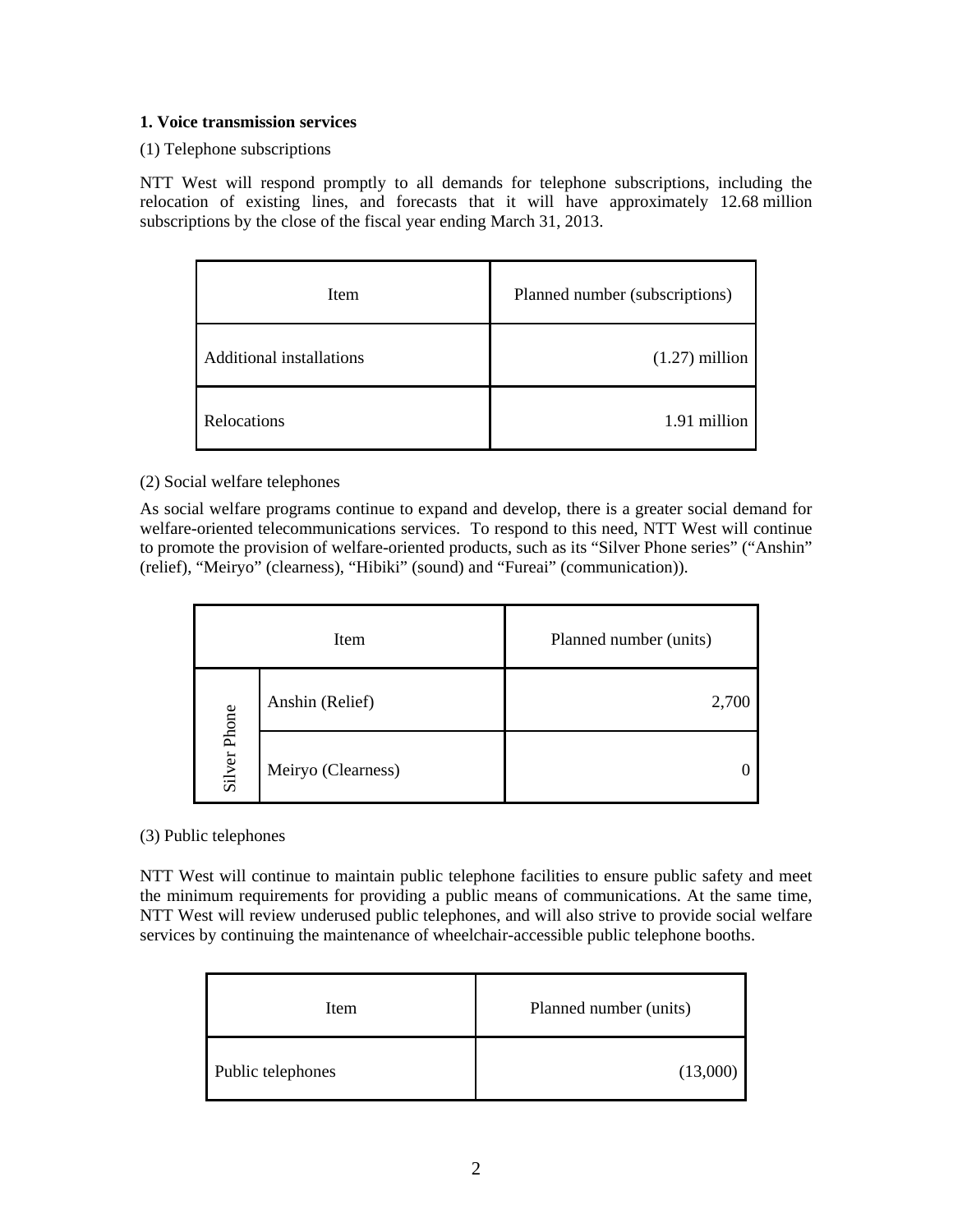(4) Integrated digital communications services

The total numbers of INS-Net 64 subscriber lines and INS-Net 1500 subscriber lines are projected to be approximately 1.721 million and 11,000, respectively, by the close of the fiscal year ending March 31, 2013.

| Item                                 | Planned number (circuits) |  |
|--------------------------------------|---------------------------|--|
| <b>INS-Net 64 subscriber lines</b>   | (168,000)                 |  |
| <b>INS-Net 1500 subscriber lines</b> | (2,000)                   |  |

#### **2. Data transmission services**

To respond to the increasing demand for broadband services, NTT West will endeavor to expand its fiber-optic access services and provide a wider range of services.

| Item          | Planned number (contracts) |  |
|---------------|----------------------------|--|
| FLET'S Hikari | 0.65 million               |  |

#### **3. Leased circuit services**

The subscriptions for conventional leased circuits and high-speed digital transmission circuits are projected to total approximately 133,000 and 69,000, respectively, by the close of the fiscal year ending March 31, 2013.

| Item                                              | Planned number (circuits) |  |
|---------------------------------------------------|---------------------------|--|
| Conventional leased circuits                      | $(4{,}000)$               |  |
| transmission<br>digital<br>High-speed<br>circuits | (5,000)                   |  |

#### **4. Telegraph services**

NTT West will conduct maintenance of its systems in order to promote the enhancement of services and operational efficiency in its telegraph services.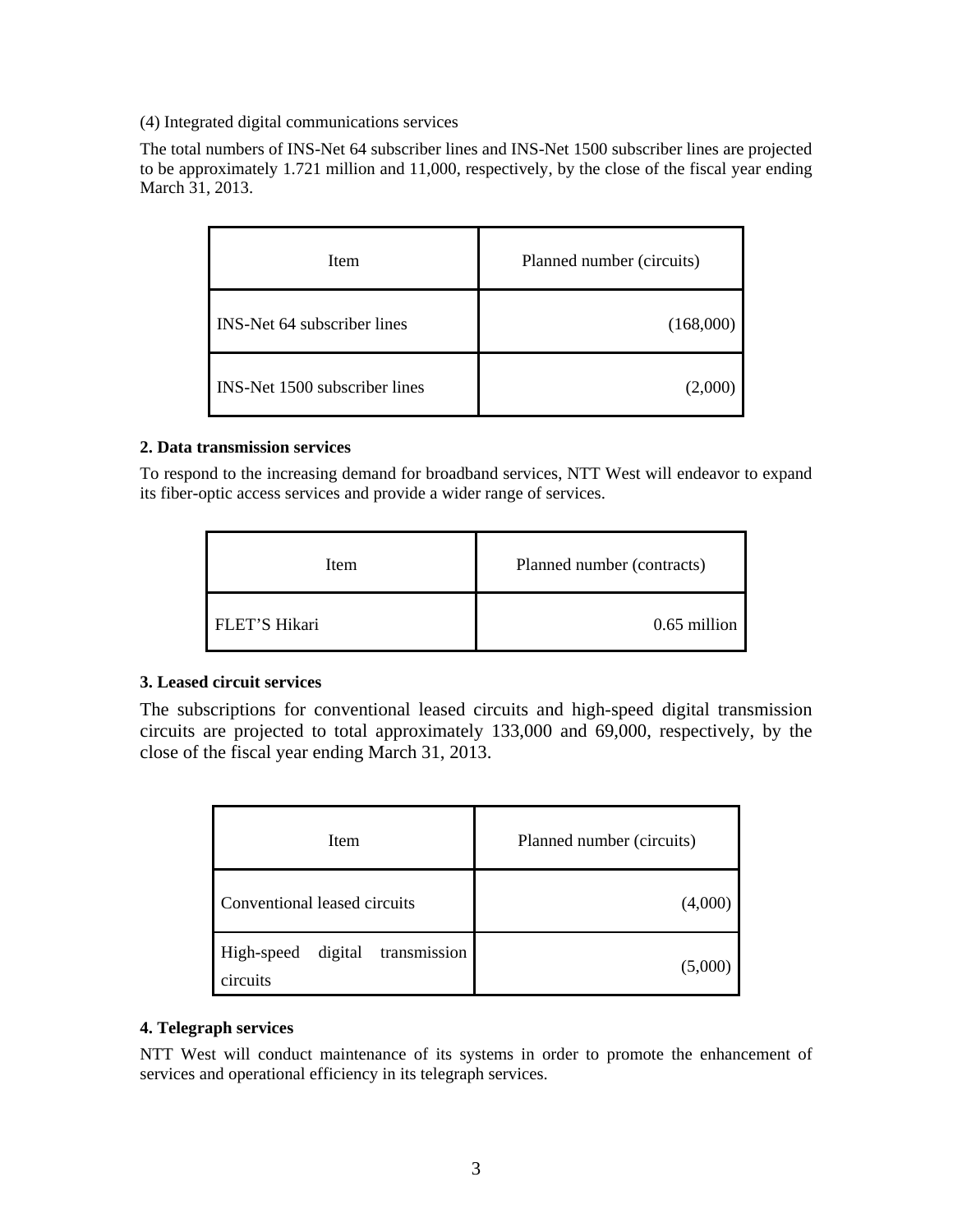#### **5. Improvement and advances in telecommunications facilities**

## (1) Optical access networks

NTT West will actively promote the shift to the use of fiber-optics in the access network to meet, among other things, the increasing demands for broadband services.

| Item                      | Planned number (million fiber km) |  |
|---------------------------|-----------------------------------|--|
| Optical subscriber cables |                                   |  |

(Coverage rate at the end of the fiscal year ending March 31, 2013 is expected to be 91%.)

## (2) Telecommunications network

In its telecommunications network, NTT West will upgrade network services and improve network economy and efficiency, among other things, while working to expand its coverage area for the NGN and continuing its efforts to meet demand for broadband services.

## (3) Disaster prevention measures

NTT West will take the necessary response measures in case of disasters. These will include disaster prevention measures to prepare for damage to telecommunications equipment and facilities, measures to secure lines for emergency communications, measures to strengthen the organizational structure for crisis management and the restoration of systems in the event of large-scale disasters, and support for distributing information after a disaster.

## (4) Underground installation of transmission cables

In order to improve the reliability of communications facilities, ensure safe and pleasant overground passage spaces, and enhance the appearance of the urban landscape, NTT West will work in coordination with the national and local governments and with other companies in installing transmission cables underground.

#### (5) Facility maintenance

NTT West will aim to provide stable and high-quality services by conducting cable maintenance and replacement, and by ensuring quality customer services, safe operations, harmonization with the social environment and stabilization of communications systems.

NTT West will seek to minimize costs by making full use of existing equipment and facilities in improving and upgrading communications facilities.

## **6. Promotion of research and development activities**

NTT West will promote experiment and research measures and policies for technical areas by focusing on the following four points, in order to create new services that are responsive to the diversified needs of its customers.

(1) Review the further creation of cloud services that utilize network virtualization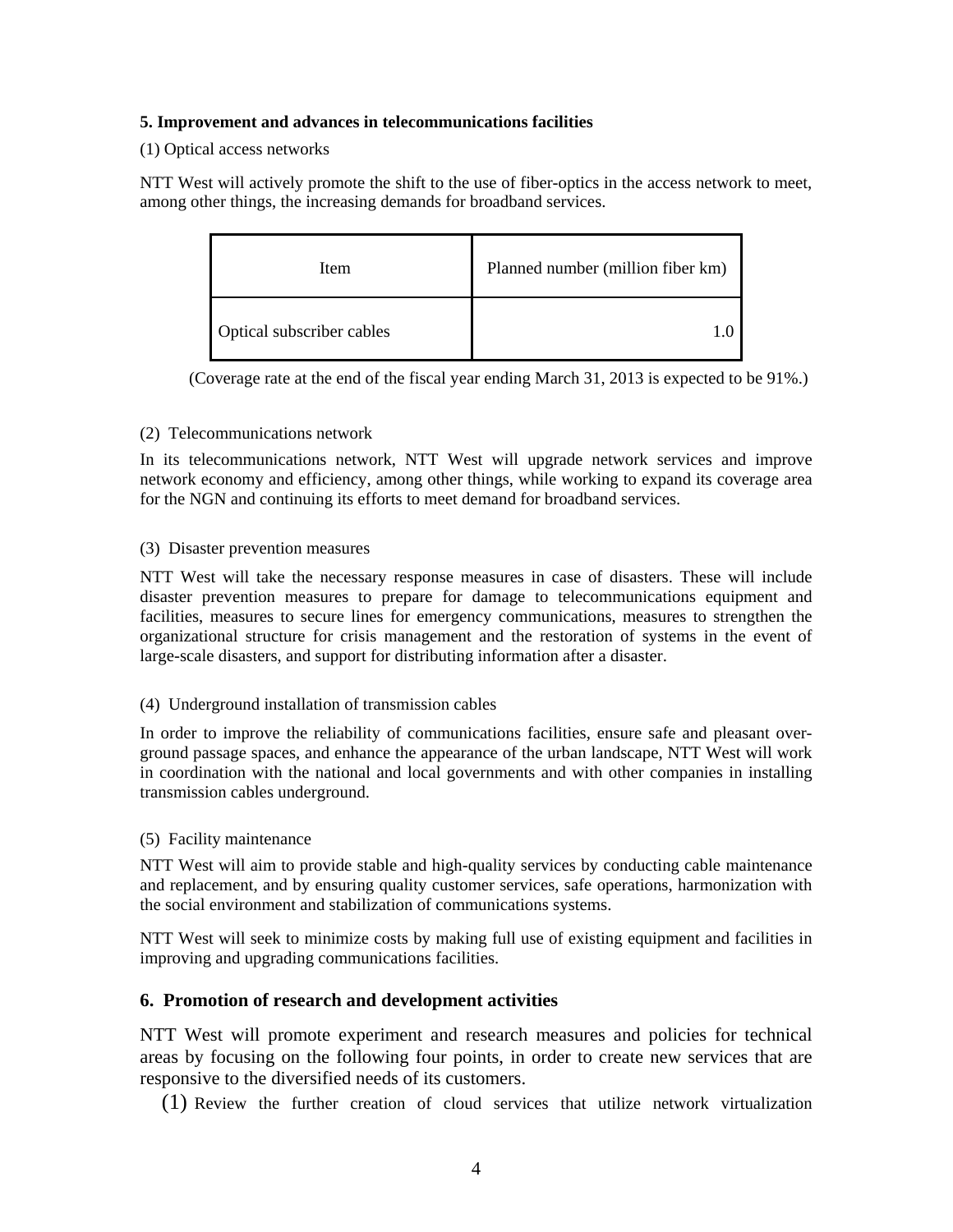technology and develop the technology for large-scale data utilization.

- (2) Review the NGN advanced technology for the realization of large-scale data transfers that are both economical and environmentally friendly.
- (3) Review the technology for the promotion of the "Ie Deji" and "community-oriented menu" concepts, which provide customers with new lifestyle options.
- (4) Review the technology for the expansion and seamless provision of indoor and outdoor optical Wi-Fi services.

The following tables present an overview of the business plans for the above principal services and capital investment plans.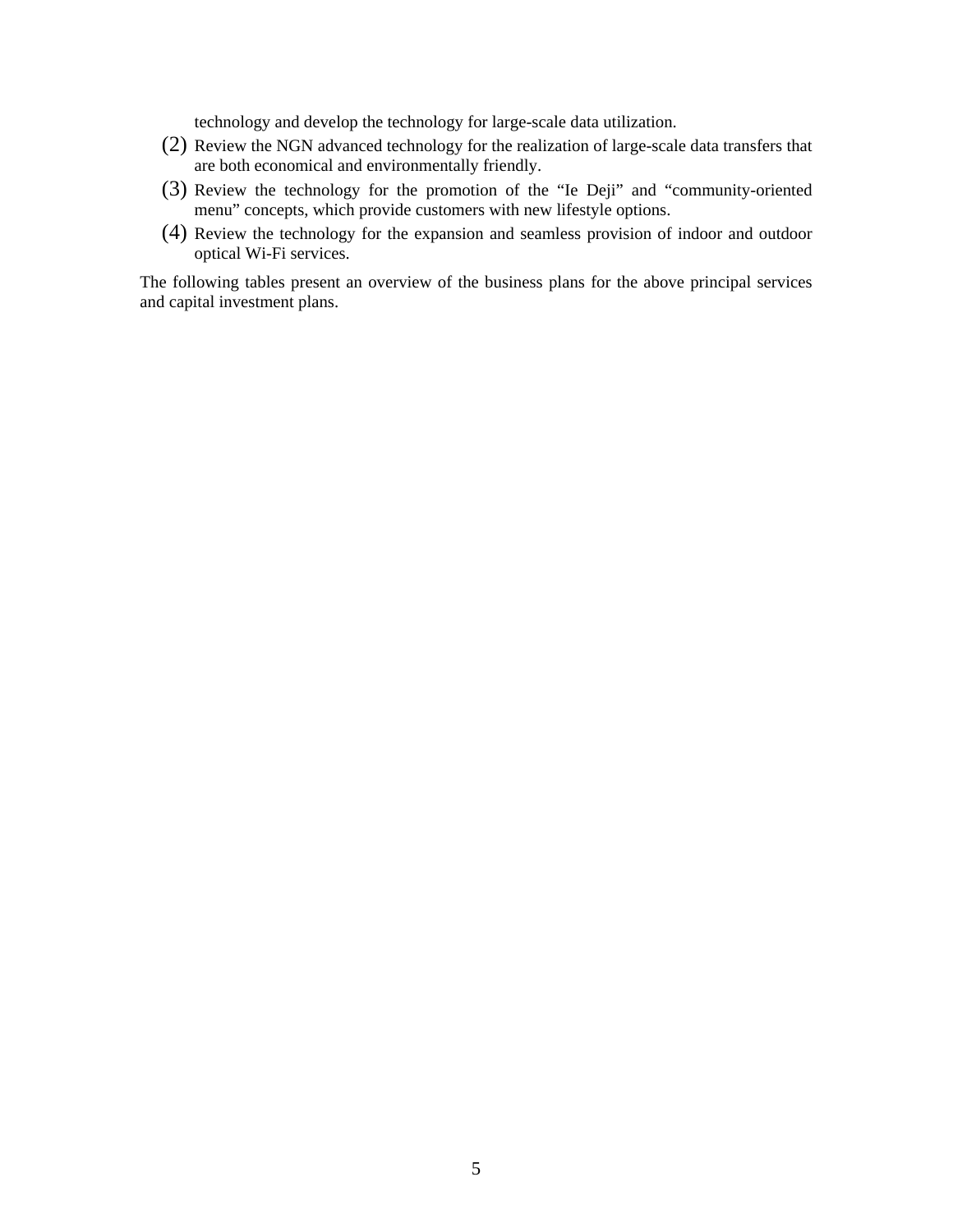# **Table 1**

## **Principal Services Plan for the Fiscal Year Ending March 31, 2013**

| Type of service                                                                                                      | Plan                                                       |  |
|----------------------------------------------------------------------------------------------------------------------|------------------------------------------------------------|--|
| Voice transmission services<br>Telephone subscriptions<br><b>Additional installations</b><br><b>Relocations</b>      | (1.27 million) subscriptions<br>1.91 million subscriptions |  |
| Social welfare telephones (Silver Phone)                                                                             | 2,800 units                                                |  |
| Public telephones                                                                                                    | (13,000) units                                             |  |
| Integrated digital<br>communications services<br>INS-Net 64<br><b>INS-Net 1500</b>                                   | (168,000) circuits<br>$(2,000)$ circuits                   |  |
| Data transmission services<br><b>FLET'S Hikari</b>                                                                   | 650,000 contracts                                          |  |
| <b>Leased circuit services</b><br><b>Conventional leased circuits</b><br>High-speed digital<br>transmission circuits | $(4,000)$ circuits<br>$(5,000)$ circuits                   |  |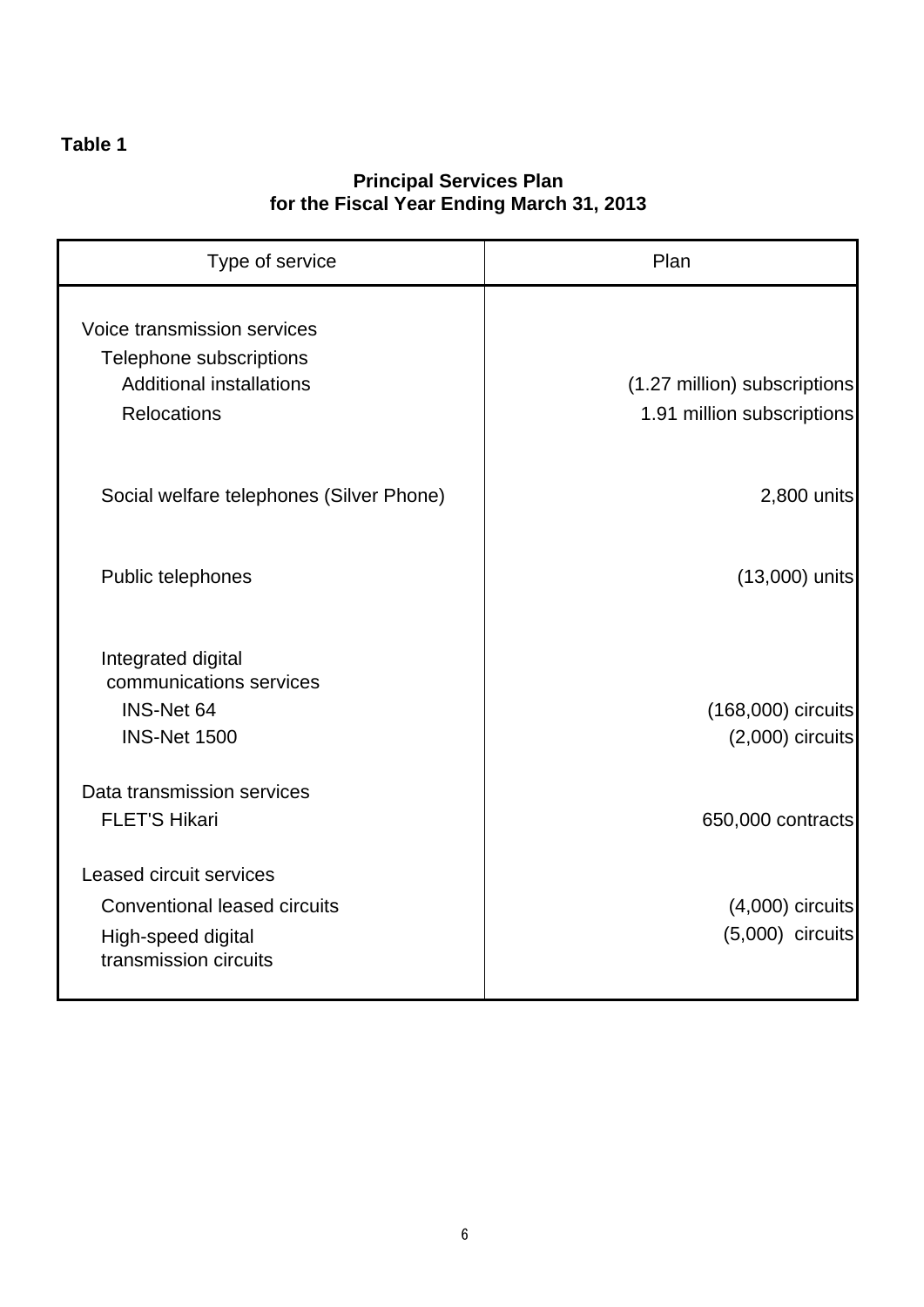## **Table 2**

# **Capital Investment Plan for the Fiscal Year Ending March 31, 2013**

(Billions of yen)

| Item                                        | Investment required |  |
|---------------------------------------------|---------------------|--|
| 1. Expansion and improvement<br>of services | 346*                |  |
| (1) Voice transmission                      | 161                 |  |
| (2) Data transmission                       | 33                  |  |
| (3) Leased circuits                         | 151                 |  |
| (4) Telegraph                               | 1                   |  |
| 2. Research and development facilities      | $\overline{2}$      |  |
| 3. Common facilities and others             | 12                  |  |
| Total                                       | 360                 |  |

\* This figure includes approximately 130 billion yen to be invested in the fiberoptic access network.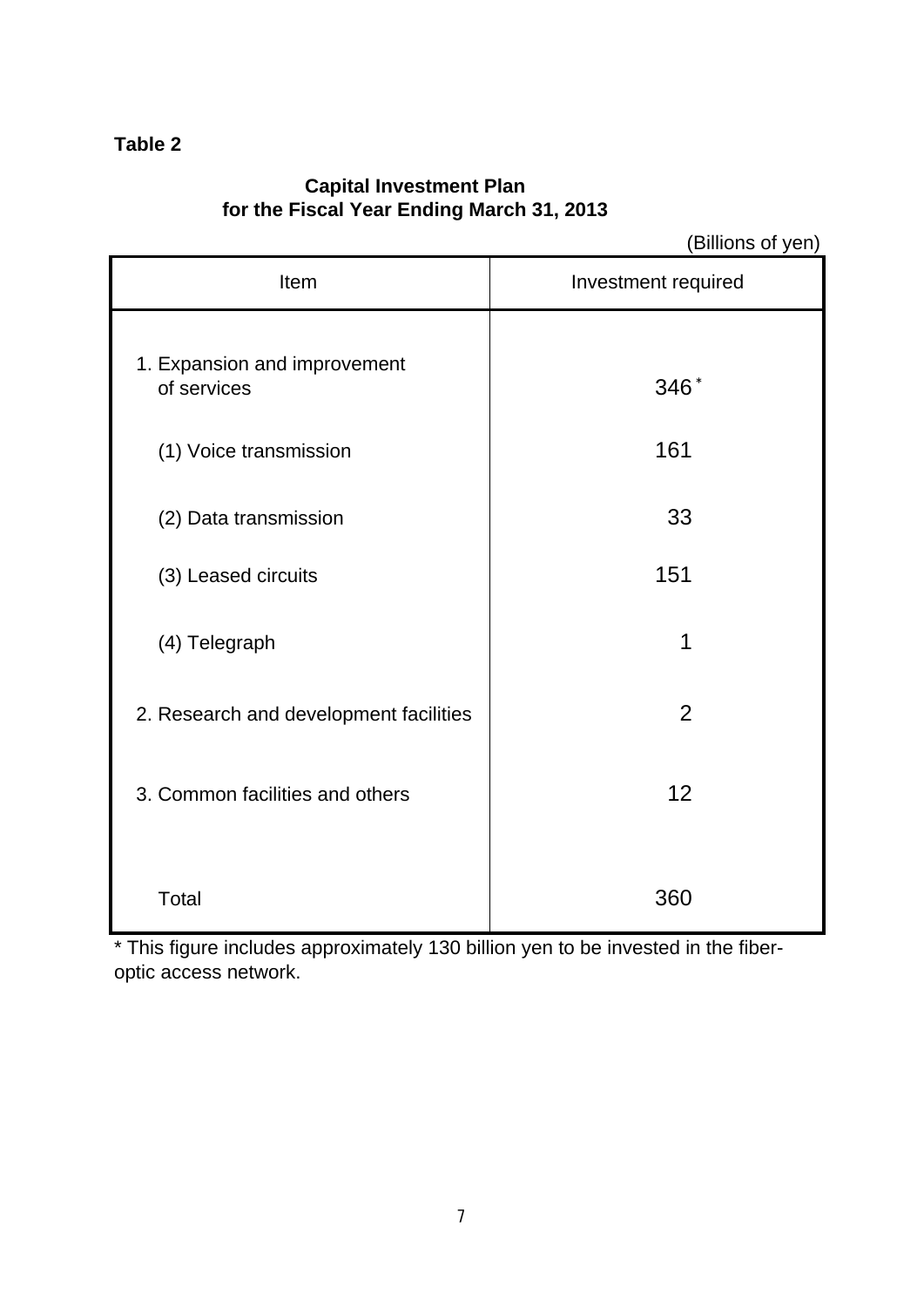# **Attachment 1**

## **Revenues and Expenses Plan for the Fiscal Year Ending March 31, 2013**

|                           | (Billions of yen) |
|---------------------------|-------------------|
| Item                      | Amount            |
| <b>Revenues</b>           |                   |
| <b>Operating revenues</b> | 1,655             |
| Voice transmission        | 739               |
| Data transmission         | 181               |
| Leased circuits           | 453               |
| Telegraph                 | 18                |
| <b>Others</b>             | 264               |
| Non-operating revenues    | 44                |
| <b>Total</b>              | 1,699             |
| <b>Expenses</b>           |                   |
| <b>Operating expenses</b> | 1,605             |
| <b>Operating costs</b>    | 1,194             |
| Taxes and dues            | 67                |
| Depreciation              | 344               |
| Non-operating expenses    | 34                |
| <b>Total</b>              | 1,639             |
| Recurring profit          | 60                |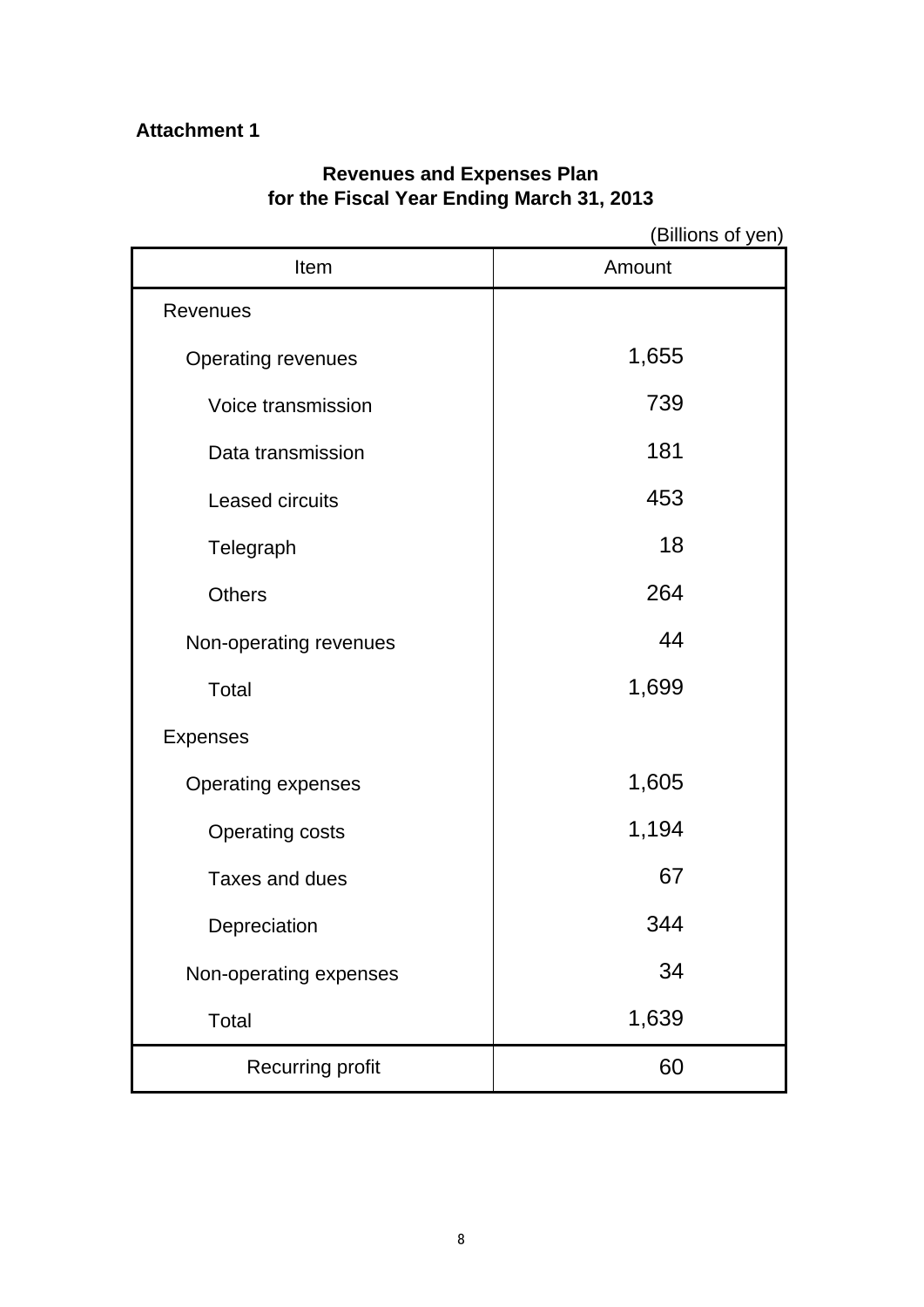## **Attachment 2**

## **Sources and Application of Funds Plan for the Fiscal Year Ending March 31, 2013**

(Billions of yen)

| Item                                                | Amount |  |
|-----------------------------------------------------|--------|--|
| Sources:                                            |        |  |
|                                                     |        |  |
| Operational:                                        | 2,004  |  |
| Operating revenues                                  | 1,960  |  |
| Non-operating revenues                              | 44     |  |
| Financial                                           | 150    |  |
| Proceeds from issuance of long-term loans and bonds | 133    |  |
| Other financial income                              | 17     |  |
| Estimated consumption tax receipts                  | 82     |  |
| Balance brought forward from previous fiscal year   | 110    |  |
|                                                     |        |  |
| Total                                               | 2,346  |  |
| Applications:                                       |        |  |
|                                                     |        |  |
| Operational:                                        | 1,608  |  |
| Operating expenses                                  | 1,580  |  |
| Non-operating expenses                              | 28     |  |
| Financial:                                          | 525    |  |
| Capital investments                                 | 360    |  |
| Other financial expenses                            | 165    |  |
| Account settlement expenses                         | 32     |  |
| Provisional consumption tax payments                | 71     |  |
| Balance carried forward to following fiscal year    | 110    |  |
|                                                     |        |  |
| Total                                               | 2,346  |  |
|                                                     |        |  |